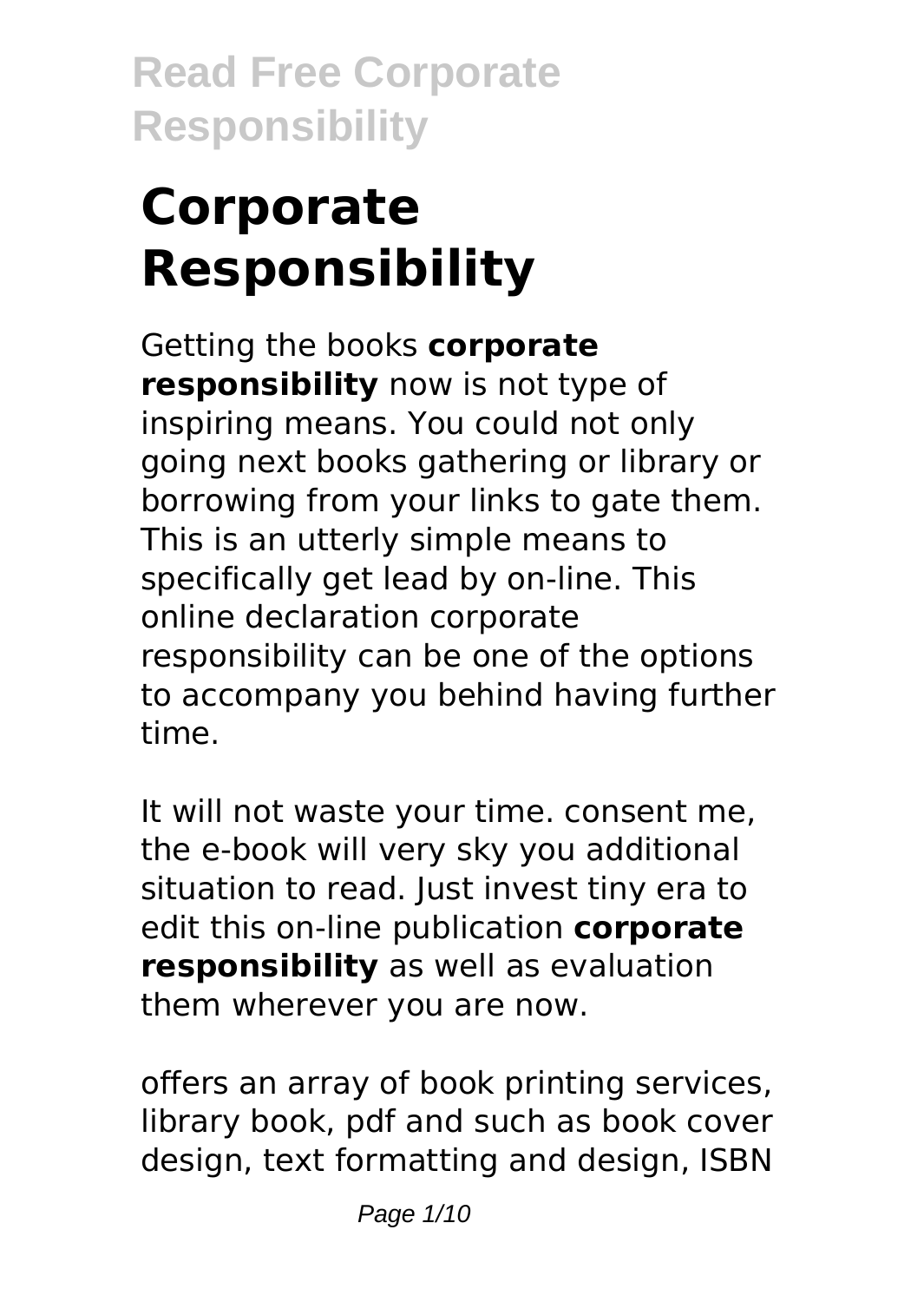assignment, and more.

# **Corporate Responsibility**

Key Takeaways Corporate social responsibility is important to both consumers and companies. Starbucks is a leader in creating corporate social responsibility programs in many aspects of its business. Corporate responsibility programs are a great way to raise morale in the workplace.

#### **Corporate Social Responsibility (CSR) Definition**

Corporate responsibility, often referred to as corporate social responsibility, is a form of self-regulation instituted by companies by means of a formal integration into a respective business model. Corporate responsibility functions as a self-regulating, built-in mechanism where a business monitors and subsequently ensures its active compliance with the spirit of the law, international norms and the adhered of various ethical and environmental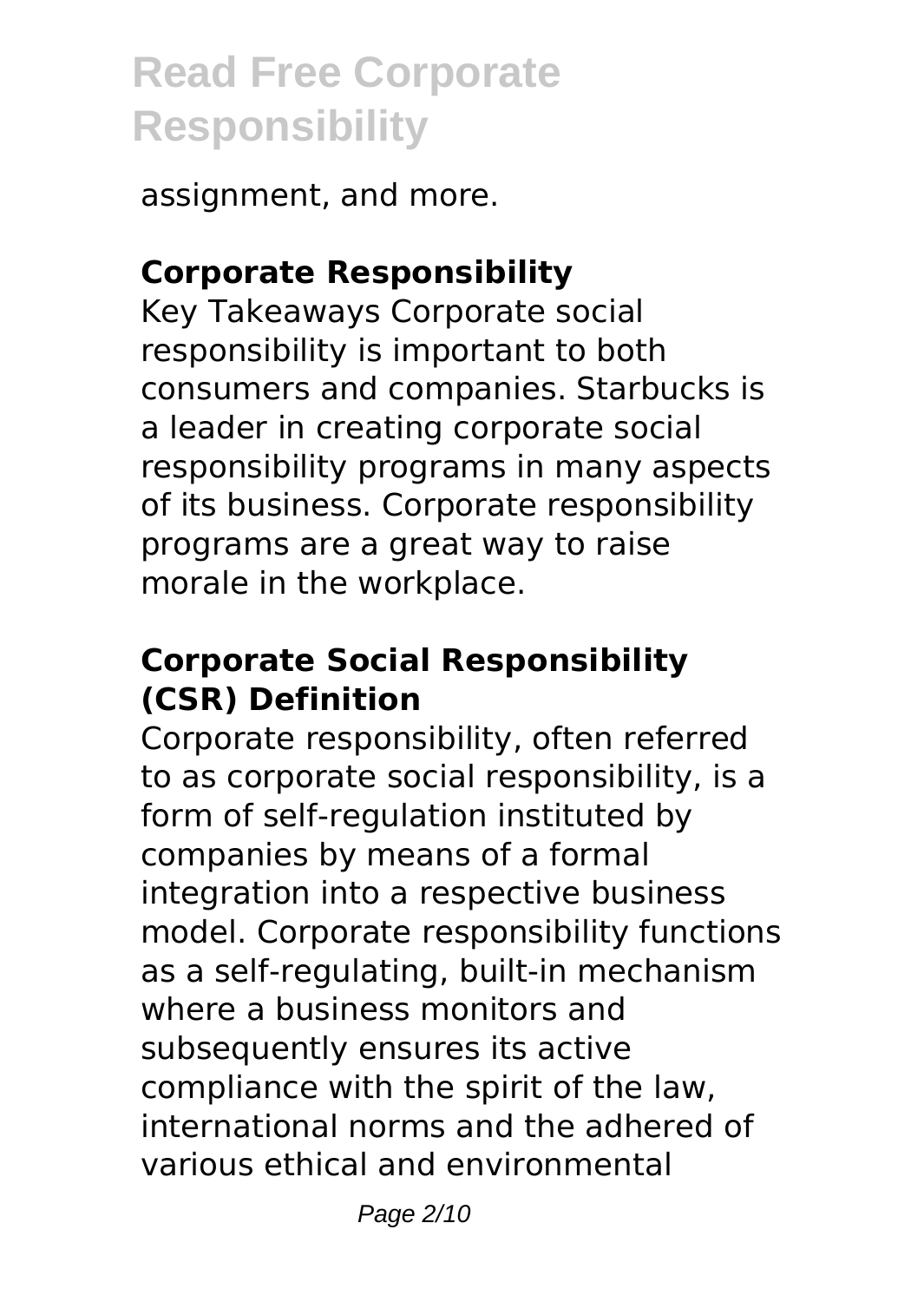standards.

# **Corporate Responsibility | Corporate**

Increase market value by up to 6% Reduce systemic risk by up to 4% Reduce the cost of debt by 40% or more Increase price premium by up to 20% Reduce staff turnover rate by up to 50%

#### **Corporate Social Responsibility: What Is It?**

As corporate responsibility continues to mature, one of the key shifts we've seen in recent years is a move toward "values." A company's approach to impact is a reflection of that company's values...

# **Corporate Responsibility: What To Expect In 2019**

Corporate responsibility is the way a company takes responsibility for its actions and their impact on employees, stakeholders and communities.

# **7 tips for corporate social**

Page 3/10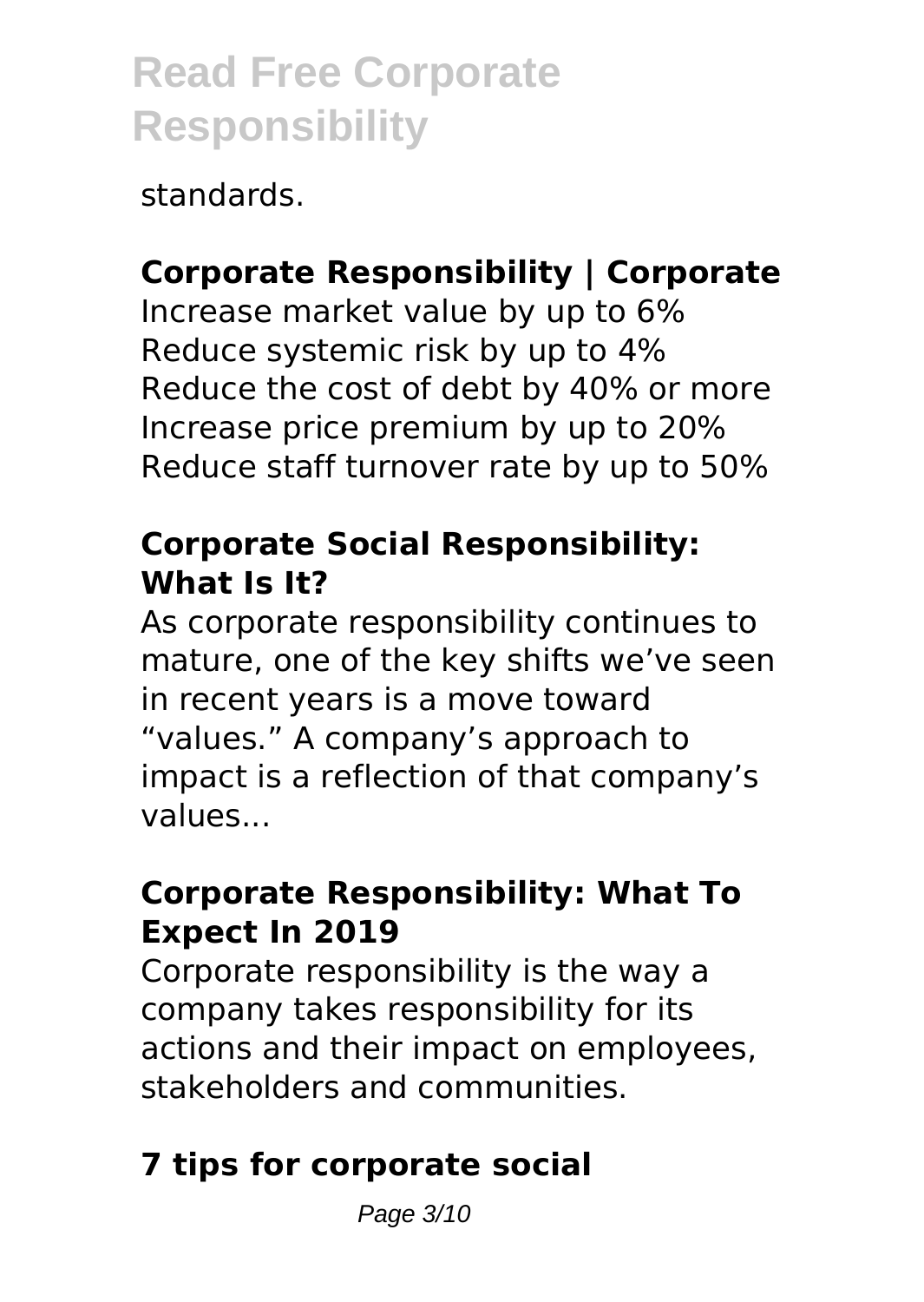# **responsibility | BDC.ca**

Corporate social responsibility (CSR) is a type of business self-regulation with the aim of being socially accountable. There is no one "right" way companies can practice CSR; many corporate CSR...

# **Corporate Social Responsibility - Business News Daily**

Responsible Business More than just doing the right thing As the COVID-19 pandemic continues to have serious consequences for people's health and significantly impact individuals, businesses and the economy across the globe, PwC is helping to set up and administer programmes to support businesses, people and communities impacted by COVID-19.

#### **Corporate responsibility: PwC**

Hilton 2019 Corporate Responsibility Report. In our centennial year we made significant progress towards our 2030 Goals. Our work, from expanding our soap recycling program to volunteering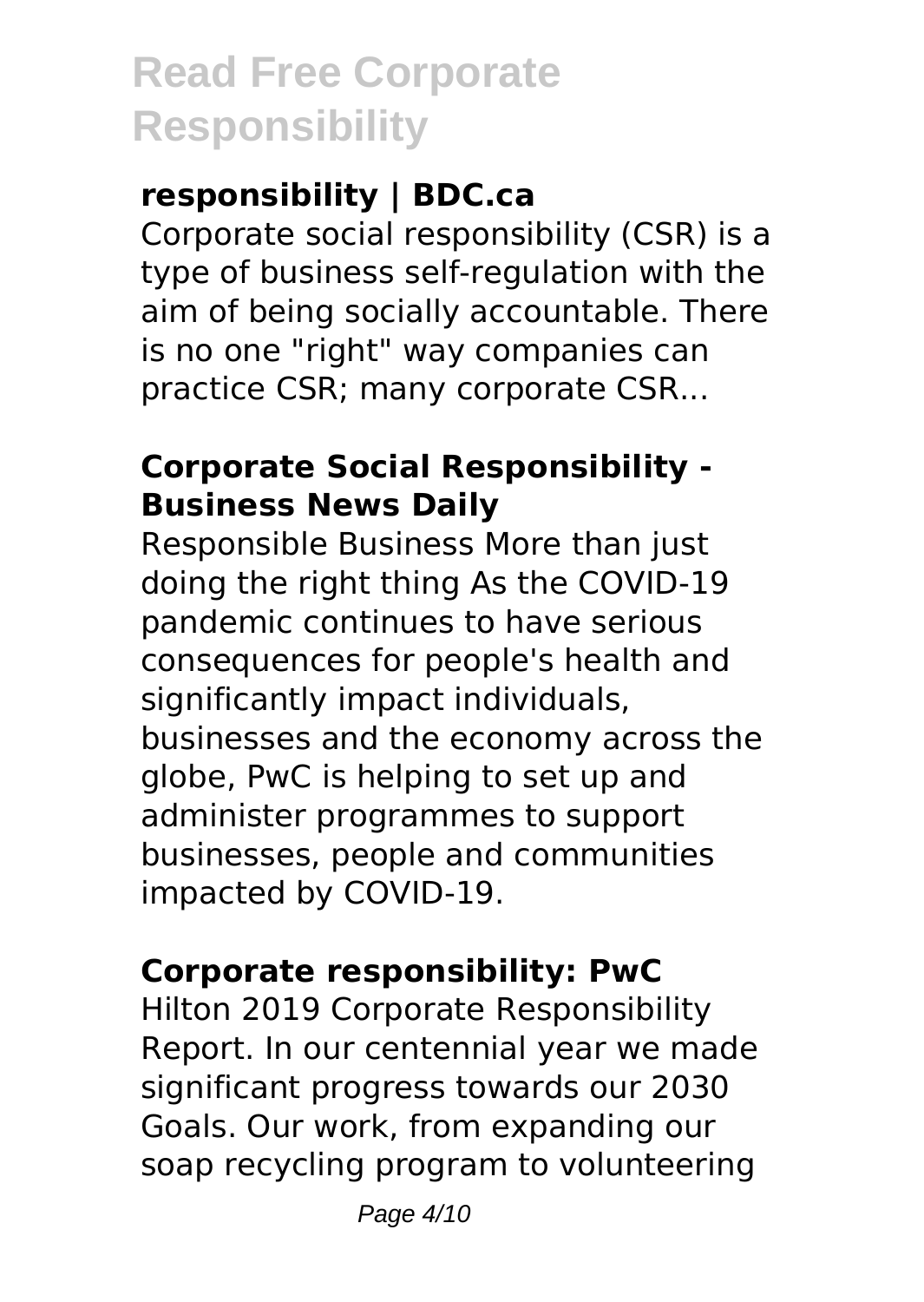over half a million hours, has given us much to celebrate and earned us recognition as the global industry leader on the Dow Jones Sustainability Indices.

#### **Hilton Corporate Responsibility**

Corporate Responsibility. Print Creating solutions for stronger communities. Our priorities. Diversity and inclusion. Ensure all people feel respected and have equal access to resources and opportunities to succeed. Diversity and Inclusion. Economic empowerment. Strengthen financial self-sufficiency and economic opportunities in underserved ...

#### **Corporate Responsibility — Wells Fargo**

Corporate Responsibility Through Cigna Connects we aim to serve as a catalyst of action and a convener of stakeholders who, together, can make a difference around critical health topics. Read the most recent Cigna Connects Corporate Responsibility Report Our Three Strategic Focus Areas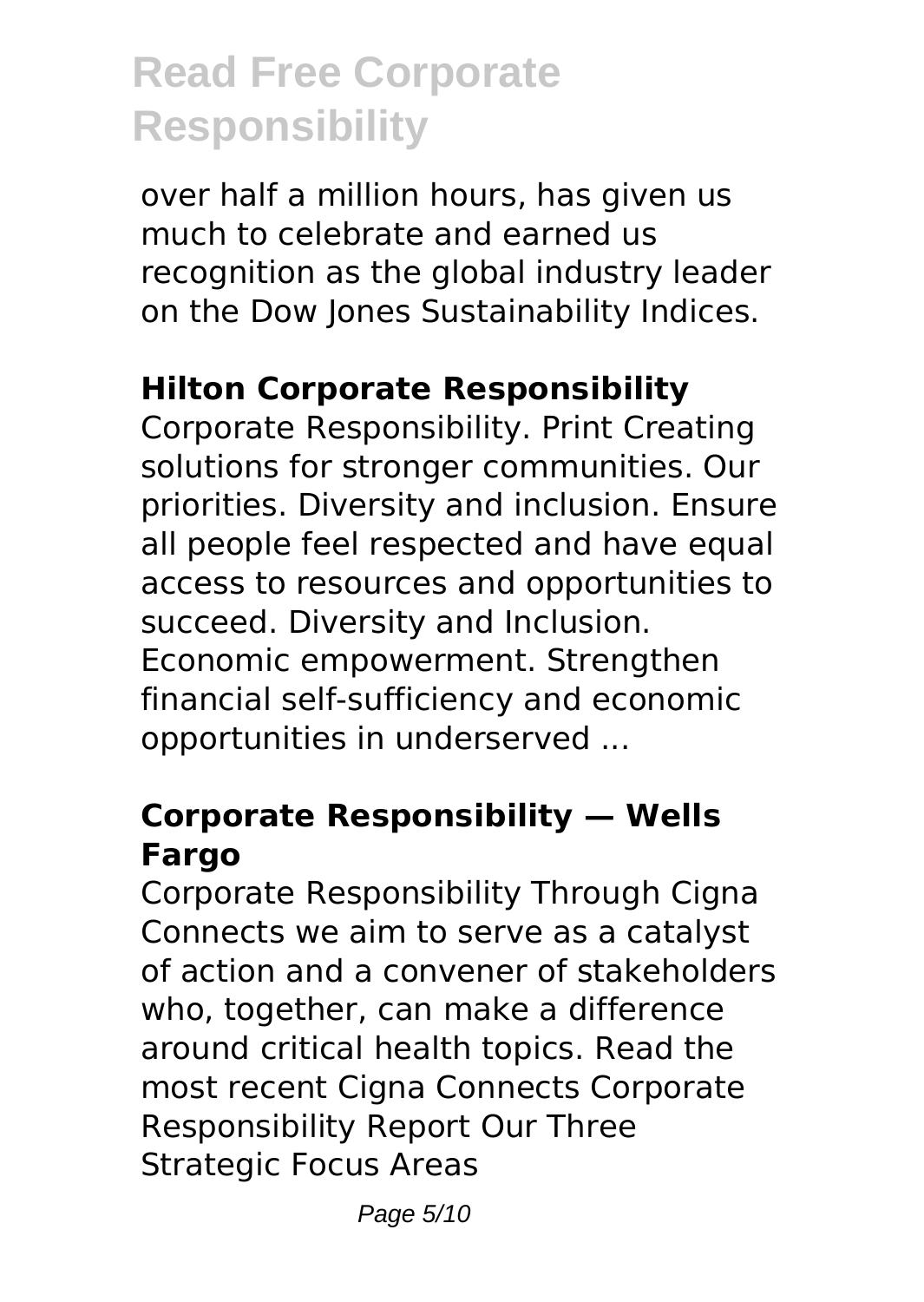# **Corporate Responsibility | Cigna Connects**

corporate responsibility. We're putting the needs of people, communities and the planet at the heart of how we work today, to help build a better tomorrow.

# **corporate responsibility**

The Power of Connections Cigna Connects, our approach to corporate responsibility, aligns with our mission by making powerful connections that positively impact the health of people, communities and the environment.

# **Corporate Responsibility | Cigna**

Corporate social responsibility (CSR) is a type of international private business self-regulation that aims to contribute to societal goals of a philanthropic, activist, or charitable nature by engaging in or supporting volunteering or ethicallyoriented practices. While once it was possible to describe CSR as an internal organisational policy or a corporate ethic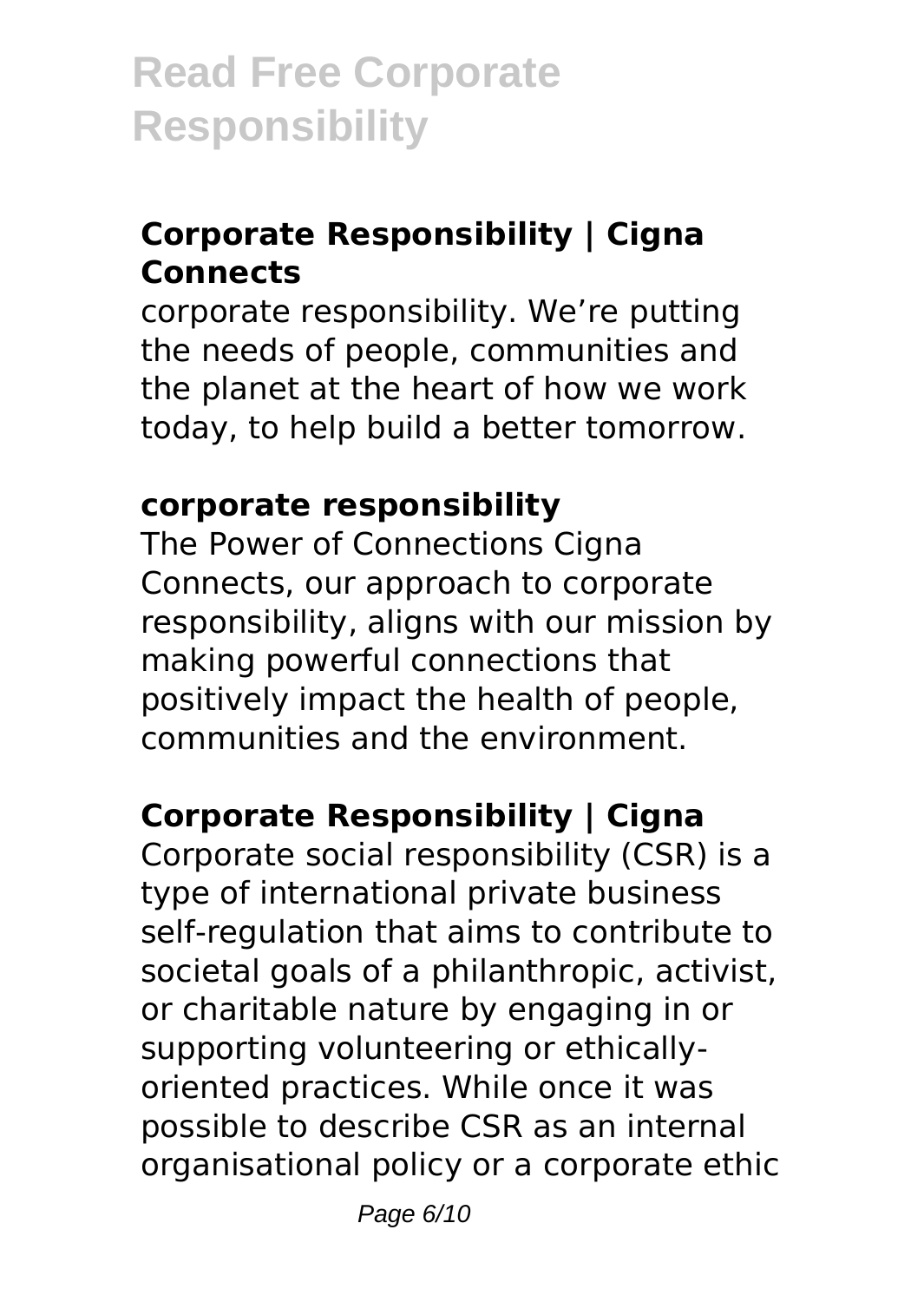strategy, that time has ...

# **Corporate social responsibility - Wikipedia**

Corporate Responsibility at Progressive To us, Corporate Responsibility is akin to living our Core Values. These values guide our actions and behavior to operate in responsible ways, support others in our communities, and protect the environment. We're proud of how our culture influences our environmental, social, and governance efforts.

# **Corporate Responsibility | Progressive**

Corporate social responsibility (CSR) refers to the self-imposed responsibility of companies to society in areas such as the environment, the economy, employee well-being, and competition ethics. Many companies use internal CSR regulation as a form of moral compass to positively influence the ethical development of their business.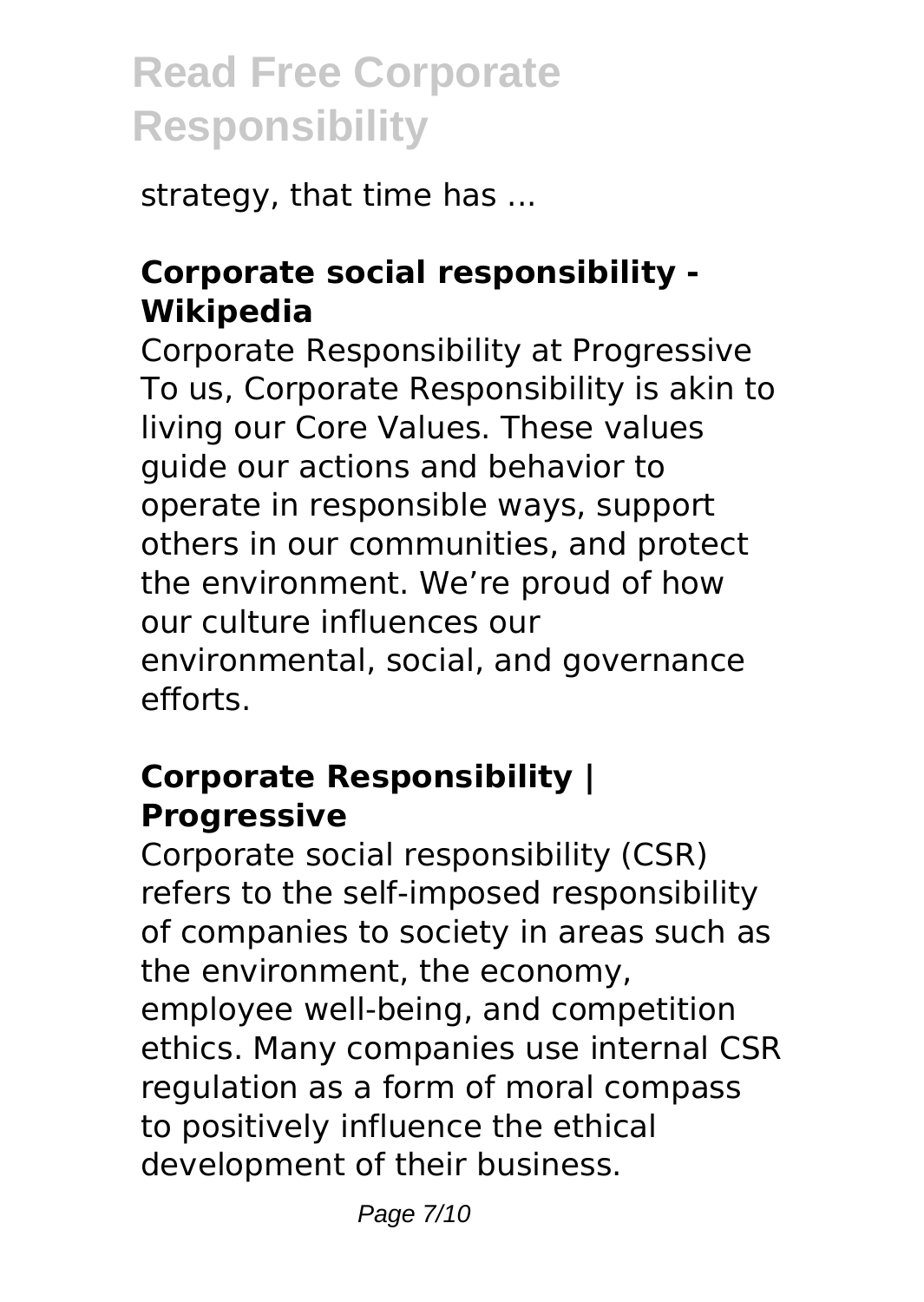# **Corporate social responsibility | definition and example ...**

Corporate Responsibility We have a responsibility… To give back to our local communities, enriching their livelihoods as they do ours. To give our clients more than just the best solutions for their business, but also helping them do business the right way.

# **Corporate Responsibility | Paychex**

Corporate accountability refers to a publicly traded company's performance in non-financial areas such as social responsibility and sustainability.

# **The 3 Pillars of Corporate Sustainability**

The business case for corporate responsibility has long been an article of faith for the advocates of the movement. But showing the empirical evidence was difficult, except in situations where...

# **The Future Of Corporate**

Page 8/10